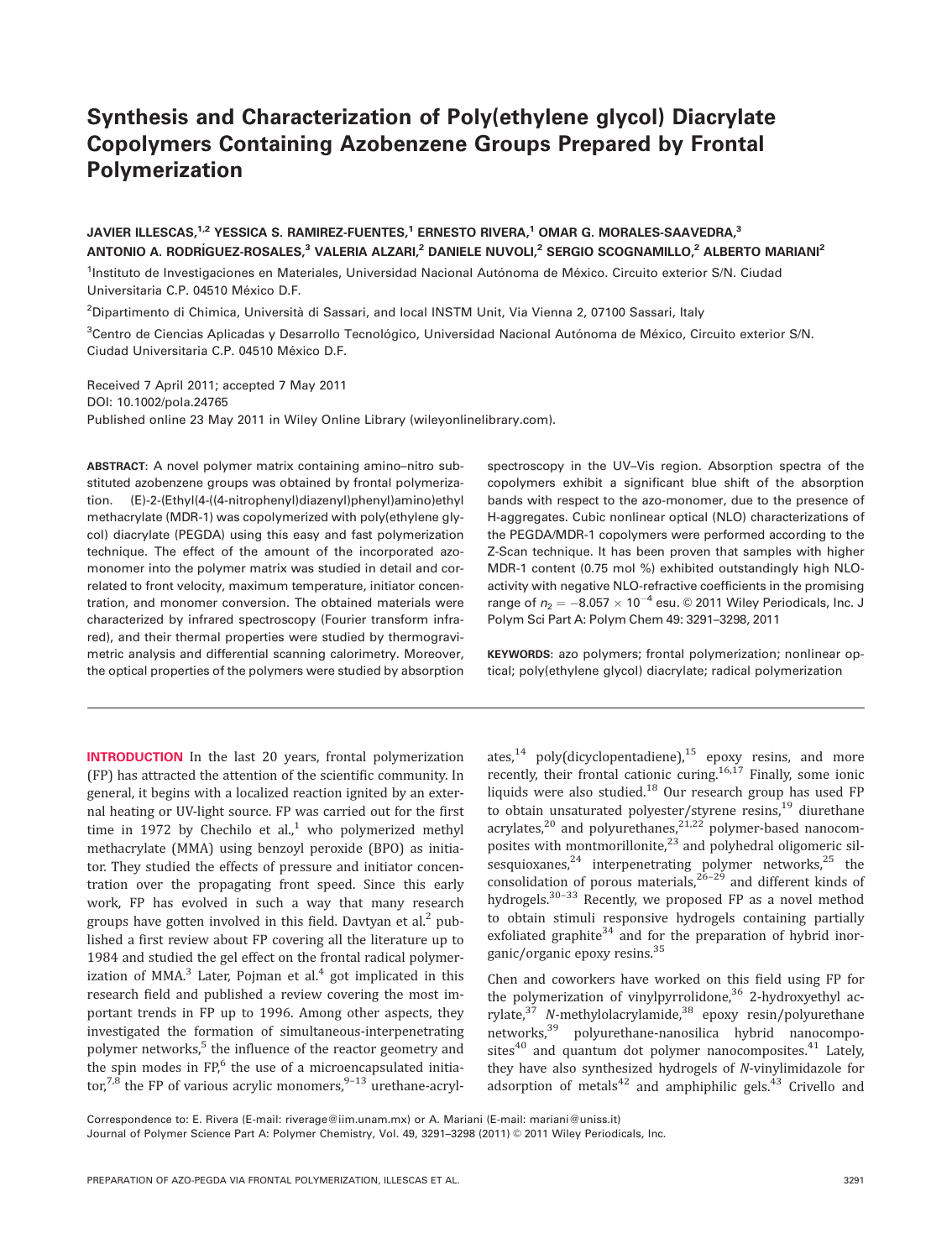

FIGURE 1 Structures of PEGDA (left) and MDR-1 (right).

coworkers reported a new strategy to monitor propagating fronts in the photo-initiated cationic FPs, focusing their research mainly on epoxide monomers.<sup>44-47</sup>

In a very recent article, we demonstrated that FP can be a technique exploitable to obtain materials that cannot be prepared by the classical method, i.e., graphene-containing nanocomposite hydrogels of poly(N-isopropylacrylamide) were synthesized. At variance to what happened during the classical polymerization occurrence, because of the fast monomer into polymer conversion, graphene did not reaggregate to graphite flakes, thus allowing obtaining a homogeneously dispersed nanocomposite.<sup>48</sup>

Poly(ethylene glycol) diacrylate (PEGDA; Fig. 1) is a monomer that has been primarily used in biomaterials science for the elaboration of phase-separation membranes for proteins, as adsorbent of metallic ions in different kinds of solutions or in drug delivery applications. Particularly, this monomer has been of tremendous interest because of its suitability to prepare hydrogels able to respond to external stimuli such as pH or temperature changes.<sup>49,50</sup>

On the other side, azopolymers have been considered as highly versatile materials due to the photo-induced motions which occur on them, when they are irradiated with laser polarized light.<sup>51</sup> Besides, these polymers exhibit nonlinear optical (NLO)-properties of second and third order; for instance, second harmonic generation (SHG) and third harmonic generation, which make them attractive prospects for the elaboration of optoelectronic devices.<sup>52</sup> Several reviews covering most of the implications of azobenzene in polymer structures have been published. $51-56$  In the last years, various azo-polymers bearing amino-nitro substituted azobenzene units have been synthesized and characterized.<sup>57,58</sup> In general, they exhibit absorption maximum wavelengths close to those reported for similar push-pull azo-compounds.<sup>59,60</sup> In these materials, both J- and H-type aggregations have been observed in cast films.<sup>58,61</sup> This phenomenon can be exploited for optical applications such as optical storage and photolithography.

In this article, we report the FP of PEGDA, using BPO as initiator. In addition, we have incorporated (E)-2-(ethyl (4-((4-nitrophenyl)diazenyl)phenyl)amino)ethyl methacrylate (named here MDR-1) as a model comonomer. FP was chosen in that it is much easier and faster if compared with the classical routes. The polymers were characterized by Fourier

transform infrared (FTIR) spectroscopy; their thermal properties were determined by thermogravimetric analysis (TGA) and differential scanning calorimetry (DSC), and their optical properties were studied by absorption spectroscopy in the UV–Vis range. Finally, the cubic NLO-characterizations of the PEGDA/MDR-1 copolymers were performed according to the Z-Scan technique.

#### RESULTS AND DISCUSSION

The results of the FP of PEGDA performed under various reaction conditions are summarized in Table 1. The data refer to BPO concentrations  $>0.6$  mol %, which is the minimum value that allows the front to self-sustain. It was found that at higher BPO concentrations a faster  $V_f$  is observed, ranging from 0.68 cm  $min^{-1}$  for 0.6 mol % BPO to 1.90 cm  $\text{min}^{-1}$ , when the initiator concentration was 7.1 mol %. In the same range,  $T_{\text{max}}$  slightly increases from 150 to 168 °C.

To obtain a polymer material having possible relevance for future NLO applications, various copolymers of PEGDA and MDR-1 were prepared. It is very well known that azo-polymers bearing a noncentrosymmetric molecular structure, as well as electron-donor and electron-acceptor groups, may exhibit NLO properties such as  $SHG<sup>52</sup>$  when ordered in macroscopic polar structures (for instance in electrically poled or Z-type Langmuir-Blodgett films). In this respect, a concentration of MDR-1 that does not exceed 1.2 mol % was considered adequate. A series of preliminary runs were performed to determine the initiator concentration range that allows the front to self sustain for a MDR-1 content up to 1.2 mol %. Because of the moderate reactivity of azo-monomers such as MDR-1 toward polymerization, $62$  the minimum amount of BPO necessary for the FP to occur was higher than that used for the homopolymerization of PEGDA (i.e., 2.4 instead of 0.6 mol %). Figure 2 shows the data obtained by increasing the MDR-1 content up to 0.75 mol %, keeping the BPO concentration equal to 2.4 mol %. As it can be seen, both  $V_f$  and  $T_{\text{max}}$  decrease as the concentration of MDR-1 augments, thus confirming the aforementioned moderate reactivity of the azo-monomer. Specifically,  $V_f$  goes from 1.32 to 0.62 cm  $min^{-1}$  as the MDR-1 concentration increases from 0 to 0.75 mol %. As well,  $T_{\text{max}}$  decreases from 161 to 140 °C in the same range of concentrations.

All samples were characterized by DSC and TGA. In particular, by DSC, it was found that conversions were almost

**TABLE 1**  $V_f$ ,  $T_{\text{max}}$ , Conversion, and  $T_g$  for the FP of PEGDA, Varying the Initiator Concentration

| Sample         | <b>BPO</b><br>$(mod \% )$ | $V_f$ (cm<br>$min^{-1}$ ) | $T_{\rm max}$<br>$(^{\circ}C)$ | Conversion<br>(%) | $\tau_{\text{\tiny g}}$<br>$(^{\circ}C)$ |
|----------------|---------------------------|---------------------------|--------------------------------|-------------------|------------------------------------------|
|                | 0.6                       | 0.68                      | 150                            | 98                | $-21$                                    |
| $\overline{2}$ | 1.2                       | 1.00                      | 158                            | 94                | $-24$                                    |
| 3              | 2.4                       | 1.32                      | 161                            | 85                | $-20$                                    |
| 4              | 4.7                       | 1.40                      | 158                            | 95                | $-25$                                    |
| 5              | 7.1                       | 1.90                      | 168                            | 84                | $-26$                                    |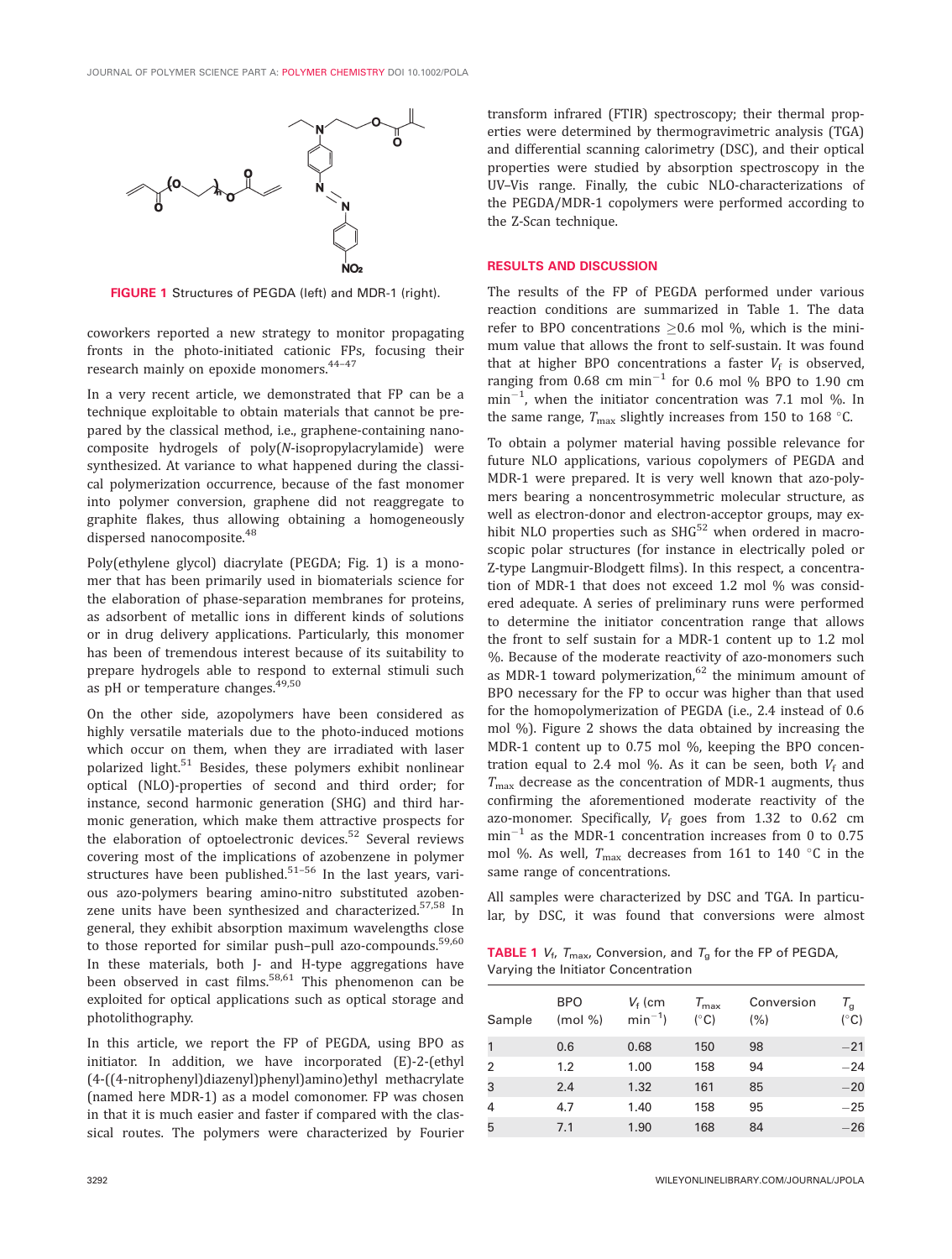



**FIGURE 2**  $V_f$  and  $T_{\text{max}}$  for the frontal copolymerization of MDR-1 with PEGDA [BPO: 2.4 mol %] as functions of the MDR-1 concentration.

quantitative, and  $T_g$  values were always between  $-26$  and  $-20$  °C, thereby suggesting that neither BPO nor MDR-1 concentrations affect these parameters in a remarkable way (Table 1).

Figure 3 shows the TGA of the PEGDA matrix and of two copolymers with different MDR-1 content. Actually, since the polymerizations occur only with low MDR-1 concentrations, the TGA curves of the obtained copolymers are very similar to that of PEGDA. Indeed, the incorporation of MDR-1 does not affect significantly the thermal stability of the PEGDA matrix, even though the amount of the azo-monomer was increased up to 0.75 mol %. In fact, PEGDA matrix shows a  $T_{10}$  value of 363 °C, slightly lower than that observed for the copolymer ( $T_{10} = 385$  °C), which can be attributed to a plasticizing effect of MDR-1. All polymers exhibited good thermal stability showing drastic degradation between 400 and  $500 °C$ .



FIGURE 3 TGA of PEGDA polymer matrix and the copolymers with different MDR-1 concentrations [0.075 and 0.75 mol %] [BPO: 2.4 mol %].

The FTIR-spectra of MDR-1 monomer and the polymers are shown in Figure 4. The characteristic bands of the MDR-1 are indicated in the experimental section. The FTIR spectrum of the PEGDA matrix exhibits characteristic bands at  $v =$ 2896 (s, CH<sub>2</sub>), 1743 (s, C=0), 1267 (s, C-0 esther), and 1116 (s,  $0$ –CH<sub>2</sub>) cm<sup>-1</sup>. .

Moreover, the FTIR spectra of MDR-1/PEGDA copolymers with different azobenzene contents were recorded. If we analyze the spectrum of the MDR-1/PEGDA 0.75 mol % copolymer, we can observe a series of bands at 2910 (s,  $CH<sub>2</sub>$ ,  $CH<sub>3</sub>$ ), 1741 (s, C=0), 1652 (s, C=C aromatic), 1268 (s, C-0 esther), and 1112 (s,  $0$ —CH<sub>2</sub>) cm<sup>-1</sup>. Since the content of MDR-1 is very low with respect to the polymer matrix, it is very difficult to visualize the bands corresponding to the amino ( $R_2N$ ), nitro ( $N_2$ ), and azo ( $N=N$ ) groups. However, the presence of the band at 1652  $\text{cm}^{-1}$ , due to the phenyl rings of the azobenzene moieties, which is not present in the FTIR spectrum of the polymer matrix, confirms that the azobenzene chromophore has been incorporated in this copolymer.

The optical properties of the polymers were studied by UV– Vis spectroscopy and the absorption spectra of the copolymers bearing different MDR-1 contents are shown in Figure 5. As it could be expected, all polymers exhibited a maximum absorption band around 450–470 nm, whose intensity increases with the azobenzene content. To get a deeper insight in the optical properties of the polymers, we compared the absorption spectrum of the PEGDA/MDR-1 (0.75



FIGURE 4 (a) FTIR analysis of PEGDA polymer matrix and the copolymers with different MDR-1 concentrations [0.075 and 0.75 mol %] [BPO: 2.4 mol %]. (b) For better analysis, an amplification of the FTIR spectrum of PEGDA/MDR1 0.75% is also included.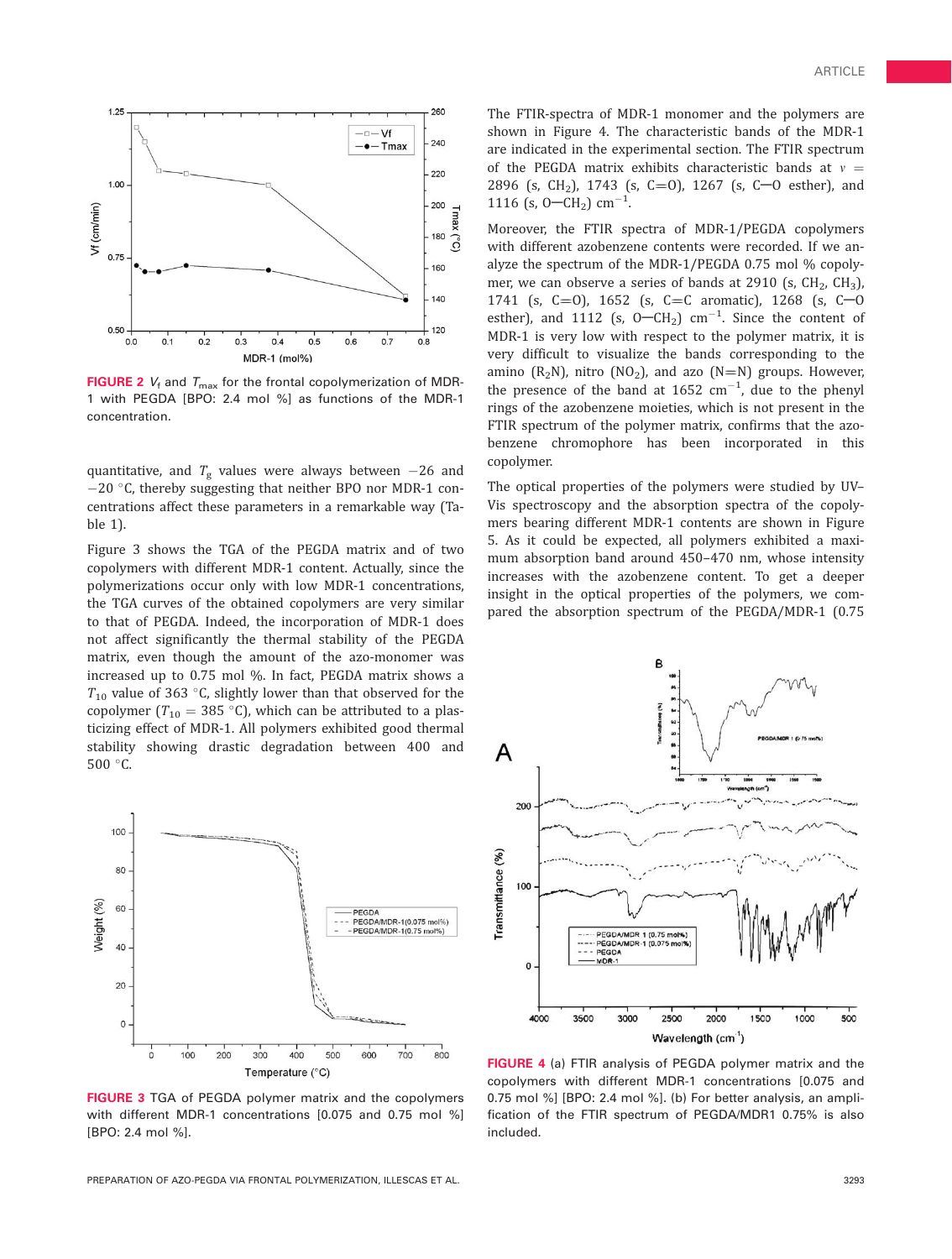

FIGURE 5 UV spectra of the azo-monomer (MDR-1) and of copolymer PEGDA/MDR-1 with the highest azo-monomer concentration [0.75 mol %] [BPO: 2.4 mol %].

mol %) with those of the MDR-1 monomer and the oligomer isolated during the soxhlet extraction. As we can see, the absorption spectrum of the MDR-1 monomer in CHCl<sub>3</sub> solution shows a well defined maximum absorption band at  $\lambda_{\text{max}}$  $=$  473 nm as other amino-nitro substituted azobenzenes, belonging to the pseudostilbenes category according to Rau's classification.<sup>60</sup> This kind of azobenzenes exhibits a total overlap of the  $\pi-\pi^*$  and n– $\pi^*$  bands, which are inverted in the energy scale.<sup>56</sup> Similarly, the oligomer exhibited a well defined band at  $\lambda_{\text{max}} = 452$  nm, which is 21 nm blue shifted with respect to the corresponding monomer. This hypsochromic effect reveals the presence of H-aggregates (parallel interactions) between the azobenzene groups in the oligomer. Further, <sup>1</sup>H NMR experiments (not shown) confirmed that such oligomers possess relatively high azobenzene content.

On the other hand, the PEGDA/MDR-1 (0.75 mol %) copolymer exhibited a broad absorption band centered at  $\lambda_{\text{max}} =$ 460 nm, which is 13 nm blue shifted when compared with that of the monomer. However, the presence of an additional blue shifted band at 415 nm as well as the presence of a discrete shoulder at 510 nm, reveals the presence of H-aggregates and traces of J-aggregates, respectively. It is very well known that polymers bearing donor-acceptor substituted azobenzenes tend to form antiparallel pairs to reach certain neutrality and stability. This behavior was previously reported in the literature for other azo-polymers.<sup>63</sup> According to the UV–Vis spectra shown in Figure 5, the PEGDA/ MDR-1 (0.75 mol %) copolymer shows the presence of Haggregation, which was not observed for the MDR-1 monomer.

Regarding the NLO properties and given the amorphous nature of the obtained materials, the PEGDA/MDR-1 copolymer sample with highest MDR-1 content (0.75 mol %) was selected for cubic NLO-characterization. The thickness of the studied sample (sandwiched PEGDA/MDR-1 film prepared within two glass slices) was  $\sim$ 27  $\mu$ m. Figure 6(a) shows the linear absorption coefficients evaluated within the visible range for this sample. Indeed, the Lambert–Beer law applies for such semitransparent film allowing an adequate data analysis and making this copolymer a potential candidate for some optical applications due to its appropriate transparency. It is evident from Figure 6(a) that the highest absorptive properties occur within the 400–580 nm spectral range, which may indicate additional conjugation of delocalized  $\pi$ electrons provided by the higher content of MDR-1



FIGURE 6 Linear and NLO measurements obtained for the pristine PEGDA hosting matrix and the PEGDA/MDR-1 copolymer sample with higher MDR-1 content (0.75 mol %; prepared film samples): (a) Absorption coefficients of the PEGDA/MDR-1 copolymer film evaluated within the visible range, (b) closed aperture Z-Scan data and theoretical fitting (dashed line) obtained at  $\lambda_{Z\text{-Scan}} = 632.8$  nm for the PEGDA/MDR-1 film sample (an estimated experimental error below 5% is also considered for the Z-Scan data: error bars), and (c) closed aperture Z-Scan data obtained for a pristine PEGDA reference sample under similar experimental conditions.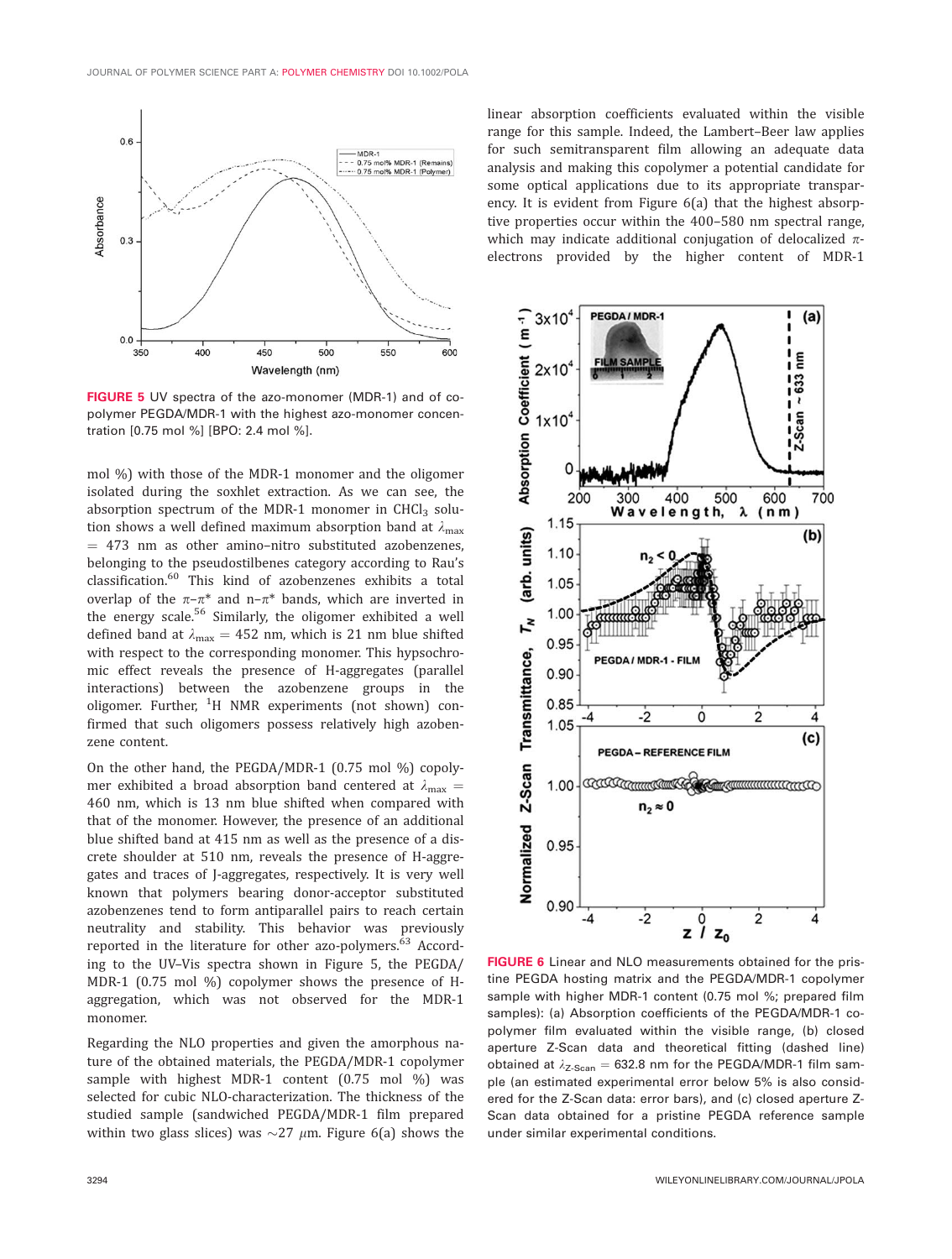chromophores within this sample. This suggestion was explored by means of NLO Z-Scan experiments as explained below. Under this framework, the available laser excitation line for Z-Scan experiments ( $\lambda_{Z\text{-Scan}}$  = 632.8 nm) is also depicted in this figure (vertical dashed line). At this wavelength, lowest absorption conditions occur, allowing nonresonant NLO-characterizations of the sample which is a critical point when working with low  $T_g$ -based organic materials. In fact, a small linear absorption coefficient in the order of  $\alpha_0 \approx 59.13 \text{ m}^{-1}$  was evaluated for the studied copolymer at  $\lambda_{Z-Scan}$ . This value is very useful for the determination of the nonlinear refraction and absorption coefficients according to the Z-Scan technique. Additionally, the linear refractive index of this material was estimated to be  $n_0 \approx 1.5738$ .

Z-Scan measurements were performed at room conditions on the PEGDA/MDR-1 prepared film. The observed nonlocal effect of this sample is shown in Figure 6(b). A rigorous theoretical fitting was performed to evaluate both the nonlinear absorptive and refractive properties of this sample. The NLO-response of the developed copolymer was characterized by varying the polarization input planes of the He–Ne laser system to explore microscopic material asymmetries or anisotropies throughout the sample structure. In general, since all NLO-measurements were systematically performed with different laser input polarization states (from 0 to 90 $^{\circ}$ : spolarization to p-polarization, respectively) and the obtained curves are quite similar in each sample, the film structures do not seem to show any significant anisotropic behavior, thus confirming their amorphous nature. On the other hand, the Z-Scan curve for a pristine, highly transparent, PEGDA reference sample [Fig. 6(c)] exhibits negligible nonlinear refraction and absorption when compared with the curves obtained for the PEGDA/MDR-1 system at the same laser power regime. Taking into account the theory developed by Sheik-Bahae and coworkers and Liu et al., <sup>64–69</sup> it is observed from our measurements that the nonlinear refractive response of the studied sample can be unambiguously determined by a typical peak-to-valley transmittance curve. Hence, one can immediately observe that the PEGDA/MDR-1 copolymer sample (0.75 mol % MDR-1) exhibits a negative NLOrefraction coefficient ( $\gamma$  < 0).

The respective theoretical fit (TF) to the obtained Z-Scan transmission data (solid lines) are also shown in Figure 6(b). To perform the TF according to previous theoretical studies, the normalized Z-Scan transmittance  $T_N$  can be determined as a function of the dimensionless sample position ( $x =$  $z/z<sub>0</sub>$ ), where  $z<sub>0</sub>$  is the Rayleigh range and z is the Z-Scan sample position. Hence, the TF was obtained according to the following equation, considering both nonlinear refraction and absorption effects.<sup>69</sup>

$$
T_N \approx 1 + [4x/(1+x^2)(9+x^2)]\Delta\Phi
$$
  
-[2(x<sup>2</sup> + 3)/(1+x<sup>2</sup>)(9+x<sup>2</sup>)] $\Delta\Psi$ . (1)

Here, the first term is related to NLO-refractive effects, whereas the second one is associated to NLO-absorptive phenomena. Indeed, as the obtained Z-Scan data [Fig. 6(b)]

clearly exhibit a peak-to-valley transmittance asymmetry, NLO absorption effects are expected.<sup>69</sup> The fitting parameters are in this case the induced phase shifts  $\Delta\Phi$  or  $\Delta\Psi$ , respectively. In the former case, the phase shift is given by  $\Delta \Phi = 2\pi \gamma I_0 L_{\text{eff}} / \lambda$ ,<sup>67</sup> from which the NLO refractive index ( $y$ -coefficient) can be obtained. In the latter case, the phase shift is provoked by the NLO-absorption and is given by  $\Delta \Psi$  $= \beta I_0 L_{\text{Eff}}/2,^{65}$  allowing the evaluation of the NLO absorption  $(\beta$ -coefficient), either due to two photon (or multiphoton) absorption and/or saturable absorption. In these equations,  $\lambda$  is the laser wavelength,  $I_0$  is the input beam intensity (at focal spot:  $z = 0$ ), and  $L_{\text{eff}}$  is the effective thickness of the film sample, defined as  $L_{\text{eff}} = [1 - (e^{-\alpha_0 L_s})](\alpha_0)^{-1}$ , where  $\alpha_0$ represents the linear absorption coefficient. All these equations are well established and have been proven in early Z-Scan works.64–69 The theoretical restrictions imposed by these formulas to apply such expressions at optimal conditions ( $|\Delta \Phi_0| < \pi$ ,  $S \approx 20\%$ , etc.) are not always fully satisfied in our experimental result due to the large phase shifts and huge nonlinearities. Nevertheless, in most cases (mainly in the case of well defined  $\gamma > 0$  or  $\gamma < 0$  curves); our results nearly satisfy these conditions and can be conveniently fitted according to these theoretical formulas. Thus, for comparison purposes and to be consistent with the estimation of the  $\gamma$ values and  $\beta$ -values, we assumed their applicability and used them in our experimental results. The TF allowed us to evaluate a positive NLO-refractive coefficient of  $\gamma = -2.14 \times 10^{-10}$  $10^{-10}$  m<sup>2</sup> W<sup>-1</sup> (or  $n_2 = -8.057 \times 10^{-4}$  esu) and a NLO absorption coefficient of  $\beta = +8.69 \times 10^{-5}$  m W<sup>-1</sup>. The obtained  $\gamma/n_2$ -values are very large, many orders of magnitude larger than those observed for typical glass substrates or for the classical  $CS_2$  standard reference material:  $+1.2 \times$  $10^{-11}$  esu (Z-Scan at  $\lambda = 10.6$   $\mu$ m) or  $6.8 \times 10^{-13}$  esu (degenerate four wave mixing at  $\lambda = 532$  nm).<sup>64-68</sup> On the other hand, the positive sign obtained for the  $\beta$ -coefficient reveals the nature of the NLO absorptive phenomena of our sample, indicating strong multiphoton absorption effects.<sup>64-69</sup> This fact indicates the onset of thermal effects during Z-Scan experiments due to long cw-laser irradiation and low  $T_g$ -values of the samples. Indeed, Z-Scan experiments were performed at extremely low laser energy conditions  $(\sim 3 \text{ mW})$  to avoid photodegradation effects on the sample, which started at power regimens in the order of  $\sim$ 5 mW.

# EXPERIMENTAL

#### **Materials**

PEGDA ( $M_n \cong 575$ ,  $d = 1.12$  g mL<sup>-1</sup>), triethylamine (TEA, formula weight (FW) = 101.19, bp = 88.8 °C,  $d = 0.726$  g  $\text{mL}^{-1}$ ), and Disperse Red-1 dye (DR-1, FW = 314.34, mp = 160-162 °C) were purchased from Sigma-Aldrich. BPO (FW  $=$  242.23, mp  $=$  102–105 °C) and methacryloyl chloride (MAcC, FW = 104.53, bp = 95-96 °C,  $d = 1.07$  g mL<sup>-1</sup>) were purchased from Fluka. All reagents were used as received, without further purification.

# Synthesis of MDR-1

DR-1 (0.72 g, 2.28 mmol) was dissolved in freshly distilled THF (12 mL) under argon atmosphere; then TEA (0.33 g,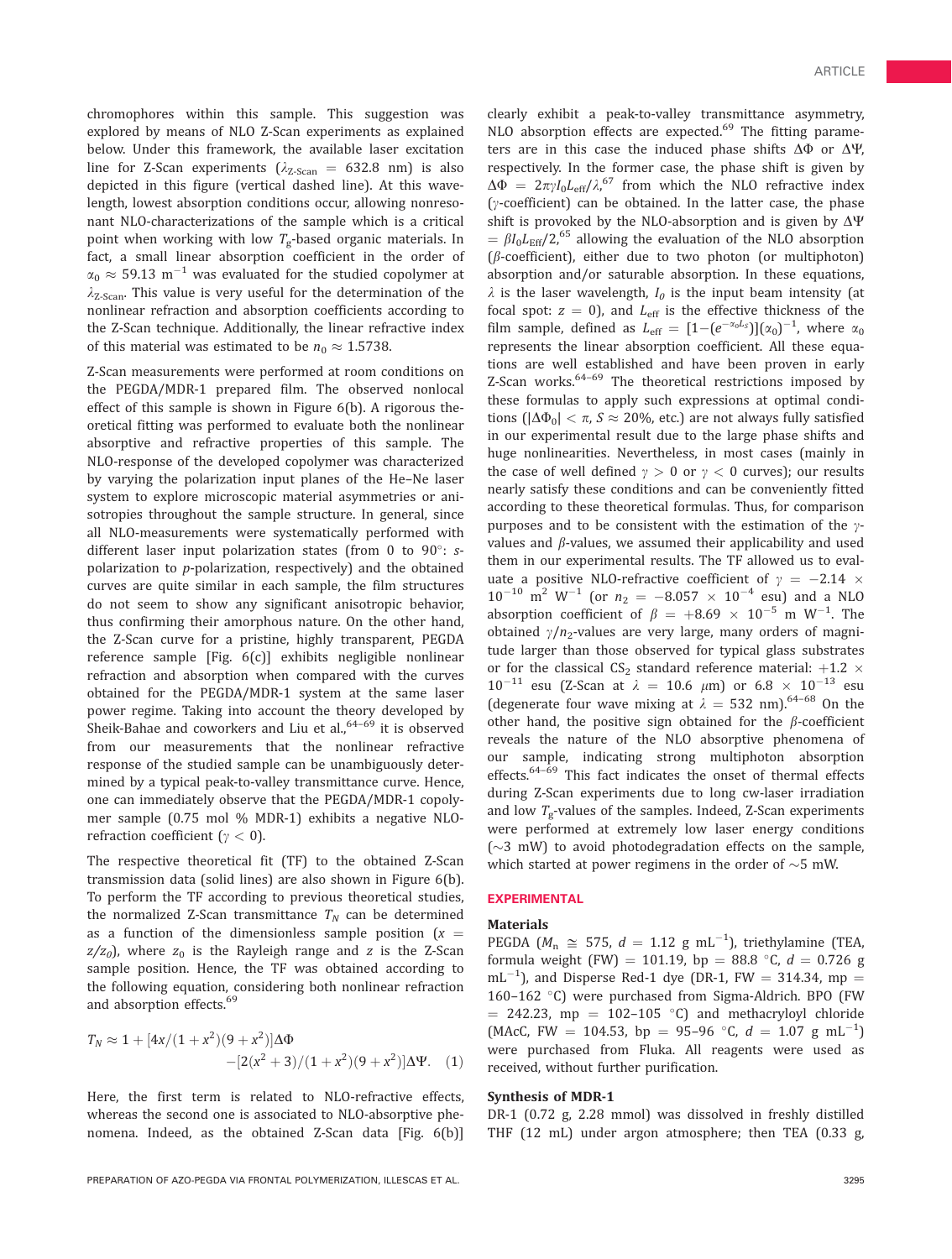3.32 mmol) was added to the solution with a syringe. The mixture was cooled in an ice bath and MAcC (0.29 g, 2.76 mmol), dissolved in THF, (4 mL) and was added drop wise by means of an addition funnel. The reaction mixture was stirred for 24 h at room temperature. The resulting product was extracted with chloroform, dried with anhydrous MgSO<sub>4</sub>, and concentrated at reduced pressure. Then, the crude product was purified by flash column chromatography on silica gel, using an appropriate mixture hexane–chloroform as eluent. Pure MDR-1 monomer (Fig. 1) was obtained as a dark red solid with good yield (75%). The structure of MDR-1 was confirmed by FTIR and  $^{1}$ H NMR spectroscopies and the observed signals correspond to those previously reported in the literature.<sup>70,71</sup>

IR (KBr):  $v = 3090$  (s, C-H aromatic and vinylic), 2961 (s, CH<sub>2</sub>), 2924 (s, CH<sub>2</sub> and CH<sub>3</sub>), 1727 (s, C=0), 1603 (s, C=C aromatic), 1516 (s, NO<sub>2</sub>), 1447 (s, N=N), 1378, 1337 (s, C-O of the esther),  $1261(s, C-N)$ ,  $1099(s, O-CH<sub>2</sub>)$ , 856 (out of plane,  $=CH_2$  vinylic), 802 (out of plane,  $=$ C $-H$  aromatic)  $cm^{-1}$ . .

<sup>1</sup>H-NMR (CDCl<sub>3</sub>, 400 MHz):  $\delta = 8.33$  (d, 2H,  $J = 9.06$  Hz,  $H_1^4$ ); 7.93 (d, 2H,  $J = 9.06$  Hz,  $H_2^3$ ); 7.91 (d, 2H,  $J = 8.81$  Hz,  $\text{H}^2$ ); 6.83 (d, 2H, J = 9.32 Hz, H<sup>1</sup>); 6.12 (s, 2H, H<sup>5</sup> J<sub>1</sub> = 1.76); 5.60 (s, 1H,  $H^6$ ,  $J_1 = 1.51$ ); 4.38 (t, 2H,  $J_1 = 6.29$  Hz,  $J_2 =$ 6.29 Hz, COO- $CH_2$ ); 3.74 (t, 2H,  $J_1 = 6.29$  Hz,  $J_2 = 6.29$ , NCH<sub>2</sub>), 3.56 (t, 2H,  $J_1 = 7.05$  Hz,  $J_2 = 7.05$  NCH<sub>2</sub>CH<sub>3</sub>); 1.95 (s, 3H, CH<sub>3</sub> of methacrylate); 1.27 (t, 3H,  $J_1 = 7.05$  Hz,  $J_2 =$ 7.05, NCH<sub>2</sub> $-CH_3$ ) ppm.

## FP Experiments

In a glass test tube (16 cm length, 16 mm inner diameter), suitable amounts of PEGDA, MDR-1, and BPO were mixed until all BPO was completely dissolved (Table 1). Caution: FP experiments carried out with more than 7.1 mol % BPO resulted in test tube explosion!

The test tubes containing the mixture were locally heated at the top level of the solution, using a soldering iron as heating source, until the formation of a propagating front was observed. The heat released during the conversion of the monomer into polymer was responsible for the formation of a hot polymerization front, able to self-sustain, and propagate throughout the whole tube. Front velocity  $(\pm 0.05 \text{ cm})$  $\text{min}^{-1}$ ) and front maximum temperature ( $\pm 15$  °C) were recorded.

### Characterization

Temperature profiles were measured using a K-type thermocouple placed into the monomer mixture at 2 cm  $(\pm 0.5 \text{ cm})$ from the bottom of the tube. It was connected to a digital thermometer (Delta Ohm 9416) for temperature reading and recording. The position of the front, easily visible through the glass walls of the tube, was measured as a function of the time.

DSC measurements were conducted in a DSC Q100 Waters TA Instrument. For each sample, two consecutive scans were carried out from  $-80$  to  $+300$  °C with a heating rate of 10  $\rm ^{\circ}C$  min<sup>-1</sup>, under argon atmosphere. Monomer conversion

was determined from the first thermal scan, whereas  $T_{\rm g}$  values were determined from the second scan (Table 1). TGA measurements were performed using a TA Instrument thermobalance TGA 2050, under air flow, from 25 to 500  $\,^{\circ}$ C at a heating rate of 10  $^{\circ}$ C min<sup>-1</sup>. .

FTIR spectra of the samples in KBr pressed pellets were recorded in a Fourier transform infrared spectroscope (JAS-COFT 480 spectrometer), carrying out 16 scans at a resolution of 4  $\text{cm}^{-1}$ . UV-Vis spectra of the polymers were carried out in a Hitachi U-2010 spectrometer (1 cm quartz cell). The MDR-1 concentration of all samples was calculated by absorption spectroscopy and the extinction coefficient for this monomer was estimated to be 46,700 M cm<sup>-1</sup> in CHCl<sub>3</sub>.

Finally, due to the amorphous structure of the resulting PEGDA/MDR-1 copolymers, these systems were also studied as active media for cubic  $\chi$ <sup>(3)</sup>-NLO effects such as nonlinear refraction and absorption via Z-Scan measurements.<sup>72</sup> The experimental Z-Scan set-up was implemented using an unpolarized laser beam from a 35-mW He–Ne laser system working at 632.8 nm (THORLABS, HRR170-1). Its energy was carefully monitored and kept constant during long Z-Scan measurements. The spatial mode of the laser beam was close to Gaussian  $TEM_{00}$ . The polarization plane of the He–Ne laser beam was adjusted and controlled by means of a linear polarizer mounted on a rotation stage. The polarized laser beam was focused on the sample by means of a positive lens  $(f = 5$  cm), so that a light power density of approximately  $8.53 \times 10^6$  W m<sup>-2</sup> reached the studied sample at the focal spot. At last, the samples were mounted on a motorized translation stage (25 mm length travel in steps of 2  $\mu$ m) to perform Z-Scan experiments within the optical focal range. A large area Si-photodetector (EOT ET-2040) was located at  $\sim$ 0.96 m from the focusing lens, after a 2.5-mm diameter (20% transmittance) diaphragm-aperture. All NLO-signals captured from photodetectors were measured with a digital oscilloscope (Tektronix TDS, 744A), and all motion systems and set-up management were automated via a LabView control program.

#### **CONCLUSIONS**

For the first time, the frontal copolymerization of an azomonomer was carried out. MDR-1 was copolymerized with PEGDA. The influence of the amounts of MDR-1 and initiator was studied to determine the optimum concentration range in which FP can occur. Azo-polymers containing up to 0.75 mol % of MDR-1 were successfully obtained. Such concentration is good enough to confer their interesting NLO properties. The UV–Vis spectra of the polymers exhibit a significant blue shift of the absorption bands with respect to MDR-1 monomer, due to the formation of H-aggregates. Outstanding cubic NLO effects were measured in the PEGDA/MDR-1 copolymer sample with higher MDR-1 content (0.75 mol %) via the Z-Scan technique, where high NLO-refractive coefficients in the order of  $10^{-4}$  esu were found. This remarkable NLO activity was mainly due to the MDR-1 azo-compound as the reference PEGDA sample did not exhibited any NLOresponse at same experimental conditions, acting only as an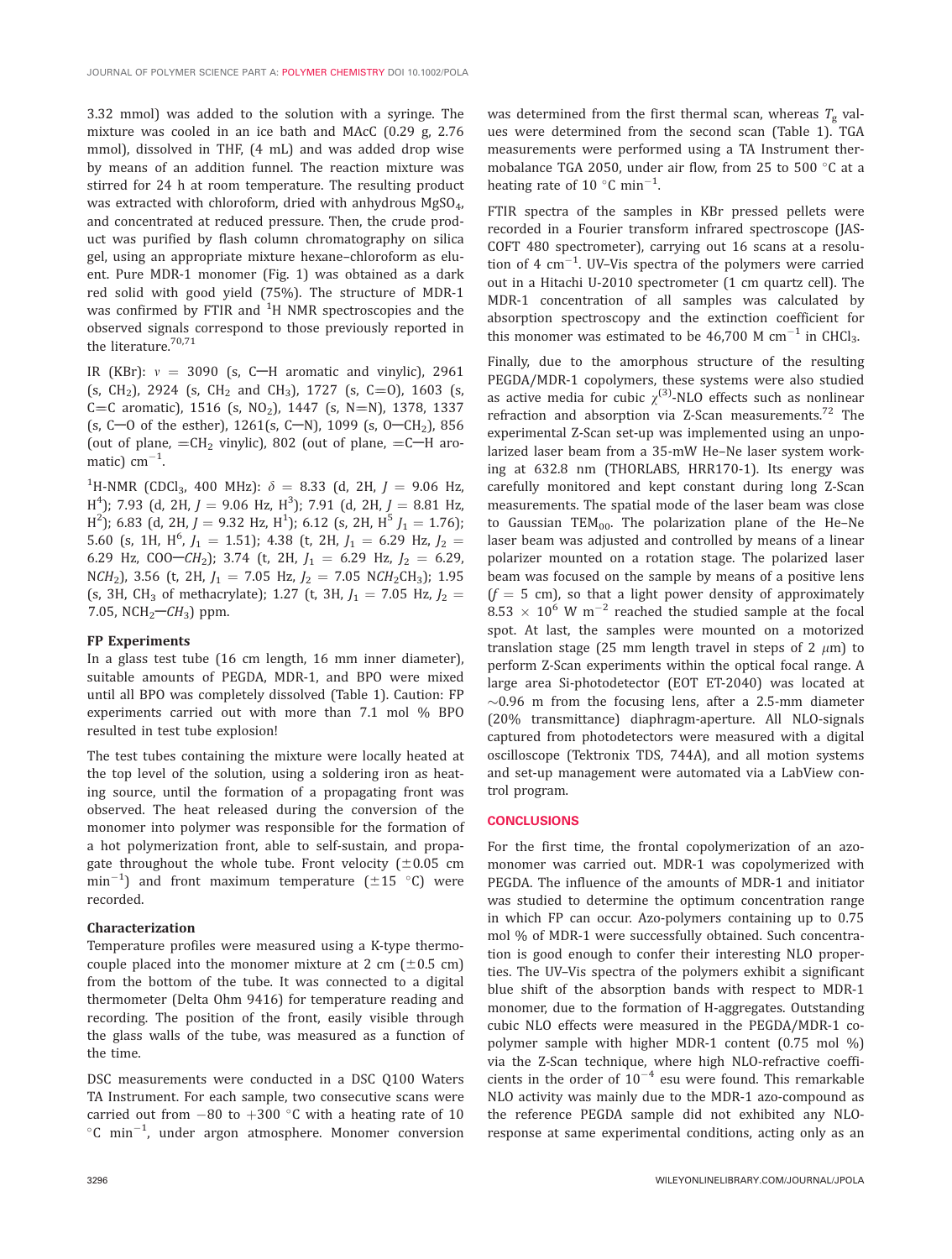adequate mechanical hosting matrix. In addition, the NLOabsorptive response of the studied material was established as a multiphoton process. However, more NLO investigations should be performed in these materials to further understand the electronic and thermal contributions to the cubic nonlinearities. Additionally, complementary studies on the MDR-1 chromophore loading in these kinds of PEGDA-based copolymers and other systems should also be performed order to improve both the NLO-response and thermal properties for stable NLO-applications (including quadratic NLOeffects for eclectically poled film samples). Some of these experiments are currently underway and will be presented in a future work.

We thank Miguel Angel Canseco and Gerardo Cedillo for their assistance with absorption and NMR spectroscopies, respectively. Javier Illescas and Yessica S. Ramírez-Fuentes are grateful to CONACyT for scholarship. We also thank Henkel Co., the Instituto de Ciencia y Tecnología del Distrito Federal (ICyTDF), and the Italian Ministry of University and Scientific Research for financial support.

# REFERENCES AND NOTES

1 Chechilo, N. M.; Khvilivitskii, R. J.; Enikolopyan, N. S. Dokl Akad Nauk SSSR 1972, 204, 1180–1181.

2 Davtyan, S. P.; Zhirkov, P. V.; Vol'fson, S. A. Russ Chem Rev 1984, 53, 150–163.

3 Davtyan, S. P.; Surkov, N. F.; Rozenberg, B. A.; Enikolopyan, N. S. Dokl Phys Chem 1977, 32, 64–67.

4 Pojman, J. A.; Ilyashenko, V. M.; Khan, A. M. J Chem Soc Faraday Trans 1996, 92, 2825–2837.

5 Pojman, J. A.; Elclan, W.; Khan, A. M.; Mathias, L. J Polym Sci Part A: Polym Chem 1997, 35, 227–230.

6 Pojman, J. A.; Masere, J.; Pettreto, E.; Rustici, M.; Volpert, V. Chaos 2002, 12, 56–65.

7 McFarland, B.; Popwell, S.; Pojman, J. A. Macromolecules 2006, 39, 53–63.

8 McFarland, B.; Popwell, S.; Pojman, J. A. Macromolecules 2004, 37, 6670–6672.

9 Nason, C.; Roper, T.; Hoyle, C.; Pojman, J. A. Macromolecules 2005, 38, 5506–5512.

10 Pojman, J. A. J Am Chem Soc 1991, 113, 6284–6286.

11 Khan, A. M.; Pojman, J. A. Trends Polym Sci 1996, 4, 253–257.

12 Fortenberry, D. I.; Pojman, J. A. J Polym Sci Part A: Polym Chem 2000, 38, 1129–1135.

13 Nason, C.; Pojman, J. A.; Hoyle, C. J Polym Sci Part A: Polym Chem 2008, 46, 8091–8096.

14 Pojman, J. A.; Chen, L. J Polym Sci Part A: Polym Chem 2006, 44, 3018–3024.

15 Mariani, A.; Fiori, S.; Chekanov, Y.; Pojman, J. A. Macromolecules 2001, 34, 6539–6541.

16 Chekanov, Y.; Arrington, D.; Brust, G.; Pojman, J. A. J App Polym Sci 1997, 66, 1209–1216.

17 Scognamillo, S.; Bounds, C.; Luger, M.; Mariani, A.; Pojman, J. A. J Polym Sci Part A: Polym Chem 2010, 48, 2000–2005.

18 Jimenez, Z.; Pojman, J. A. J Polym Sci Part A: Polym Chem 2007, 45, 2745–2754.

19 Fiori, S.; Malucelli, G.; Mariani, A.; Ricco, L.; Casazza, E. e-Polymers 2002, 057, 1–10.

20 Mariani, A.; Fiori, S.; Bidali, S.; Alzari, V.; Malucelli, G. J Polym Sci Part A: Polym Chem 2008, 46, 3344–3351.

21 Fiori, S.; Mariani, A.; Ricco, L.; Russo, S. Macromolecules 2003, 36, 2674–2679.

22 Mariani, A.; Bidali, S.; Fiori, S.; Malucelli, G.; Sanna, E. e-Polymers 2003, 044, 1–9.

23 Mariani, A.; Bidali, S.; Caria, G.; Monticelli, O.; Russo, S.; Kenny, J. M. J Polym Sci Part A: Polym Chem 2007, 45, 2204–2212.

24 Mariani, A.; Alzari, V.; Monticelli, O.; Pojman, J. A.; Caria, G. J Polym Sci Part A: Polym Chem 2007, 45, 4514–4521.

25 Fiori, S.; Mariani, A.; Ricco, L.; Russo, S. e-Polymers 2002, 029, 1–10.

26 Mariani, A.; Fiori, S.; Pedemonte, E.; Pincin, S.; Princi, E.; Vicini, S. ACS Polym Prepr 2002, 43, 869–870.

27 Mariani, A.; Bidali, S.; Cappelletti, P.; Caria, G.; Colella, A.; Brunetti, A.; Alzari, V. e-Polymers 2009, 064, 1–12.

28 Brunetti, A.; Princi, E.; Vicini, S.; Pincin, S.; Bidali, S.; Mariani, A. Nucl Instrum Meth B 2004, 222, 235–241.

29 Vicini, S.; Mariani, A.; Princi, E.; Bidali, S.; Pincin, S.; Fiori, S.; Pedemonte, E.; Brunetti, A. Polym Adv Technol 2005, 16, 293–298.

30 Caria, G.; Alzari, V.; Monticelli, O.; Nuvoli, D.; Kenny, J. M.; Mariani, A. J Polym Sci Part A: Polym Chem 2009, 47, 1422–1428.

31 Gavini, E.; Mariani, A.; Rassu, G.; Bidali, S.; Spada, G.; Bonferoni, M. C.; Giunchedi, P. Eur Polym J 2009, 45, 690–699.

32 Alzari, V.; Monticelli, O.; Nuvoli, D.; Kenny, J. M.; Mariani, A. Biomacromolecules 2009, 10, 2672–2677.

33 Scognamillo, S.; Alzari, V.; Nuvoli, D.; Mariani, A. J Polym Sci Part A: Polym Chem 2010, 48, 2486–2490.

34 Alzari, V.; Mariani, A.; Monticelli, O.; Valentini, L.; Nuvoli, D.; Piccinini, M.; Scognamillo, S.; Bittolo Bon, S.; Illescas, J. J Polym Sci Part A: Polym Chem 2010, 48, 5375–5381.

35 Scognamillo, S.; Alzari, V.; Nuvoli, D.; Mariani, A. J Polym Sci Part A: Polym Chem 2010, 48, 4721–4725.

36 Cai, X.; Chen, S.; Chen, L. J Polym Sci Part A: Polym Chem 2008, 46, 2177–2185.

37 Hu, T.; Chen, S.; Tian, Y.; Chen, L.; Pojman, J. A. J Polym Sci Part A: Polym Chem 2007, 45, 873–881.

38 Chen, L.; Hu, T.; Yu, H.; Chen, S.; Pojman, J. A. J Polym Sci Part A: Polym Chem 2007, 45, 4322–4330.

39 Chen, S.; Tian, Y.; Chen, L.; Hu, T. Chem Mater 2006, 18, 2159–2163.

40 Chen, S.; Sui, J.; Chen, L.; Pojman, J. A. J Polym Sci Part A: Polym Chem 2005, 43, 1670–1680.

41 Fang, Y.; Chen, L.; Wang, C. F.; Chen, S. J Polym Sci Part A: Polym Chem 2010, 48, 2170–2177.